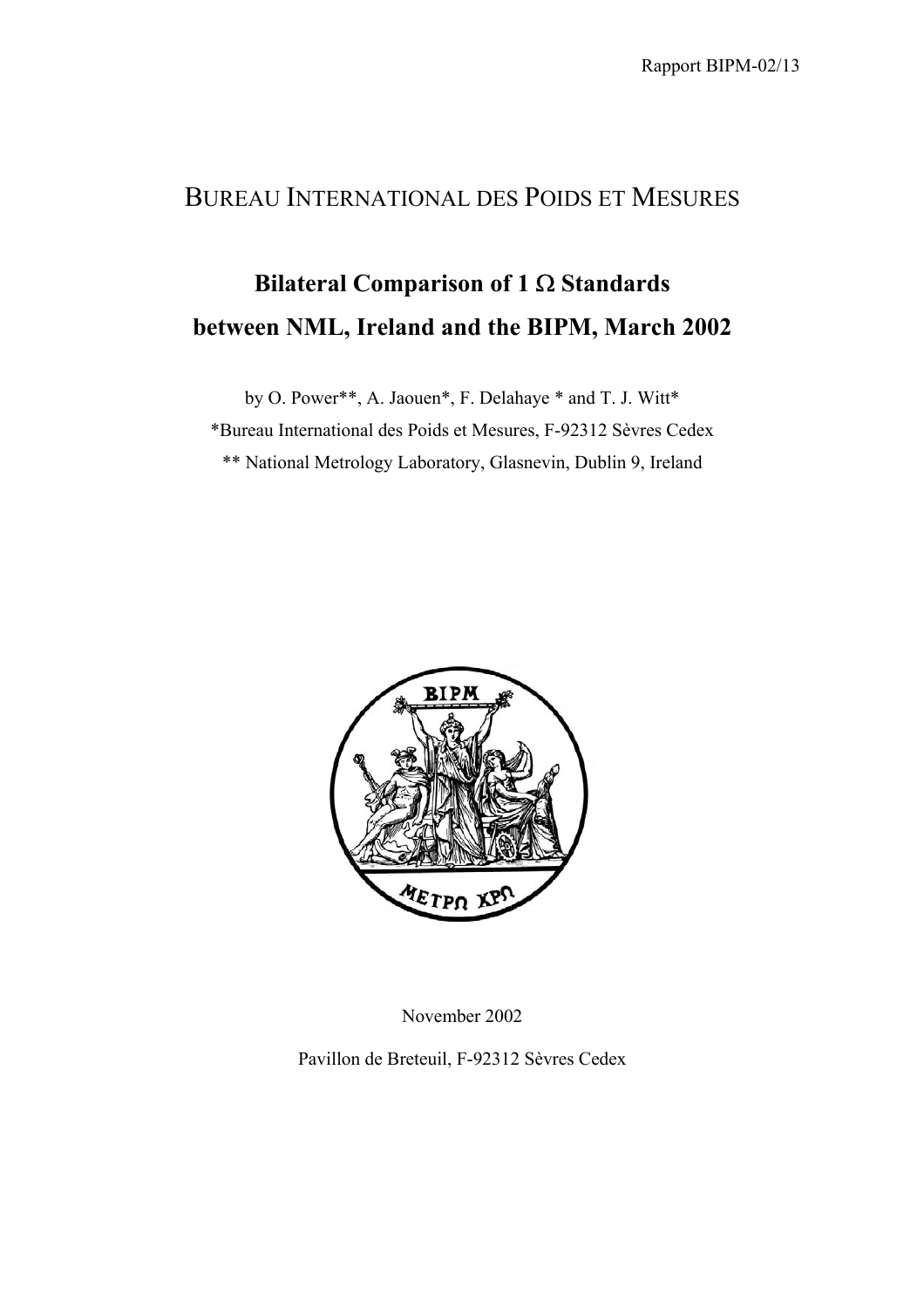## **Bilateral Comparison of 1** Ω **Standards between NML, Ireland and the BIPM, March 2002**

by O. Power\*\*, A. Jaouen\*, F. Delahaye \* and T. J. Witt\*

\*Bureau International des Poids et Mesures, F-92312 Sèvres Cedex

\*\* National Metrology Laboratory, Glasnevin, Dublin 9, Ireland

A comparison of the 1  $\Omega$  reference standards of the BIPM and the National Metrology Laboratory, (NML), Dublin, Ireland was carried out from February to June 2002. Two BIPM 1 Ω travelling standards, BIV202 and BIV203, were shipped to the NML by air courier. The BIPM measurements were carried out by comparison with  $100 \Omega$  reference resistors whose values are known with respect to the BIPM Quantized Hall Resistance (QHR) standard. The current in the  $1 \Omega$  resistors during the measurements was 50 mA. The combined standard uncertainty of the link from the travelling standards to the OHR is 15 n $\Omega$ . The NML carried out measurements of the travelling standards by a substitution method using a current comparator resistance bridge. The NML resistance standard is maintained with respect to  $R_{K-90}$  by means of periodic calibrations and comparisons with the BIPM and by extrapolation of the secular behaviour of its reference group. The measuring current used was 30mA. The uncertainty arising from the two different measuring currents at the BIPM and at the NML (50 mA and 30 mA) is believed to be negligible. The reference temperature is 23°C. The NML measurements, carried out near 20 °C, and those of the BIPM, carried out near 23 °C, are referred to the reference temperature. Results of all measurements were corrected to 101325 Pa for the pressure dependence of the resistance.

Figures 1 and 2 show the measured values obtained for the two standards by the two laboratories. The BIPM values and uncertainties are calculated for the reference date, the mean date of the NML measurements (18 March 2002), from linear least-squares fits. Those of the NML are calculated from the mean of the measured values.

Table 1 lists the results and the component uncertainty contributions for the comparison NML/BIPM. Table 2 lists the uncertainties associated with maintenance and measuring equipment at the BIPM and Table 3 lists the uncertainties associated with maintenance and measuring equipment at the NML.

The following elements are listed in Table 1: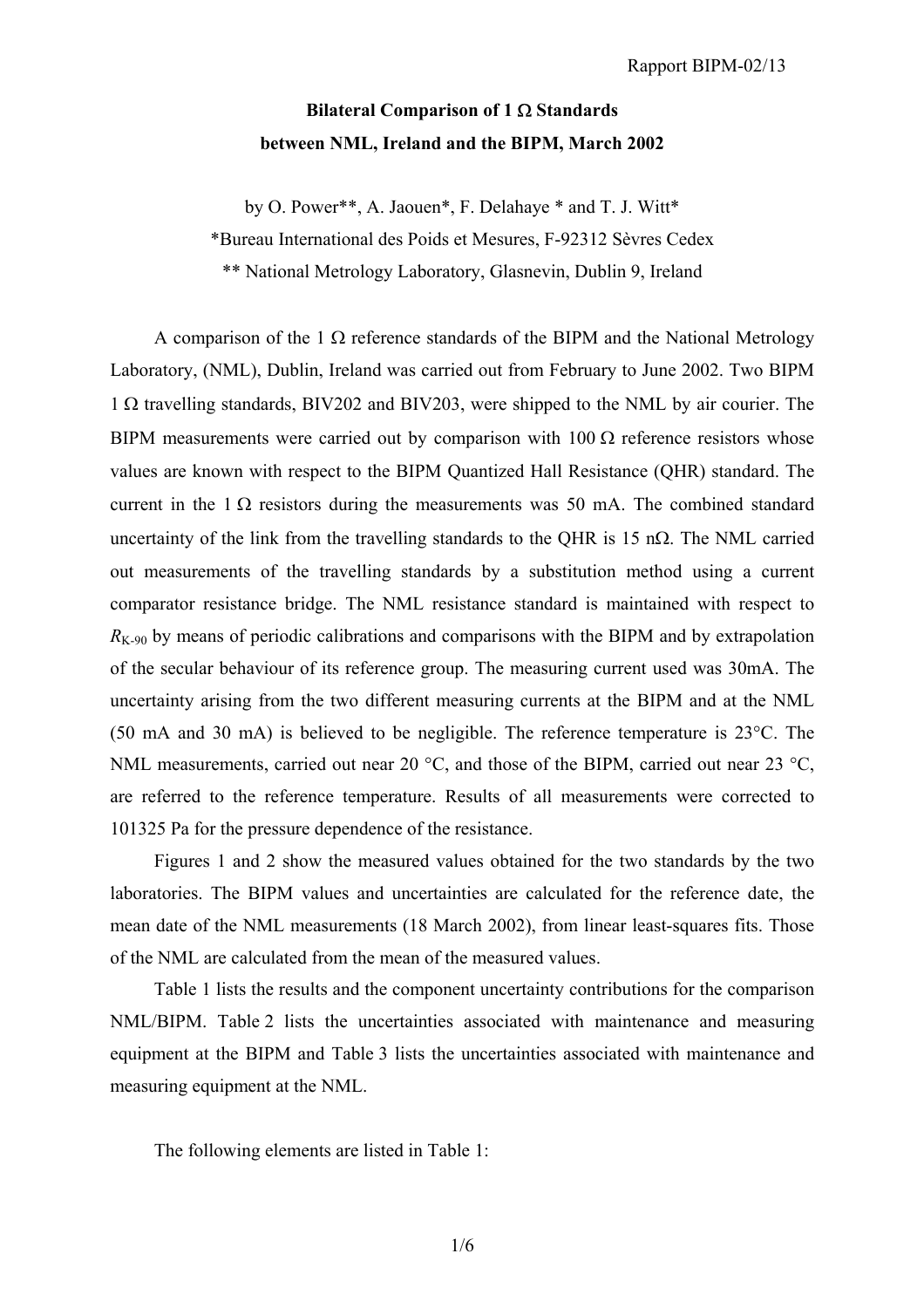(1) the mean resistance value  $R_{NML}$  of each resistor measured by the NML; (2) the type-A uncertainty due to the instability of the resistors and the measuring equipment, computed as the standard uncertainty of the mean value;

(3) the type-B uncertainty component due the measuring equipment of the NML. This uncertainty is partially correlated between the different travelling standards used for a comparison and the contributions that are completely or at least partially correlated are indicated by asterisks (\*) in Table 3 ;

(4-6) the corresponding quantities for the BIPM;

(7) the difference  $(R_{NML} - R_{BIPM})$  for each resistor, and (8) the clearly uncorrelated (type-A) part of the uncertainty;

(9) the result of the comparison which is the mean of the differences of the calibration results for the different standards;

the uncertainty of the transfer, estimated by two methods:

(10) the standard deviation of the mean value of the results, from the different resistors, counting only the type-A uncertainties of the individual results;

(11) the *a posteriori* uncertainty, which is the standard deviation of the mean of the two different results,  $s_M$ ;

(12) the total uncertainty of the comparison, which is the root-sum-square of the type-A and type-B uncertainties.

In Table 1, the type-A uncertainties are negligible compared to the estimated type-B uncertainties. We compare these with the *a posteriori* uncertainty estimated by the standard deviation of the mean of the results from the two travelling standards, line 11. (With only two travelling standards, the uncertainty of the standard deviation of the mean is comparable to the value of the standard deviation of the mean itself.) The two estimates are in satisfactory agreement but, as usual, the larger of the two estimates is taken as the type-A uncertainty. It should be noted that the return measurements at the BIPM indicate that the resistance of BIV202 is about 0.10  $\mu\Omega$  lower than the value one would have anticipated based on the behaviour of the resistance before shipment. Although a linear least-squares fit is used in Fig.1, it is clear that the actual resistance change with time may have been non-linear.

2/6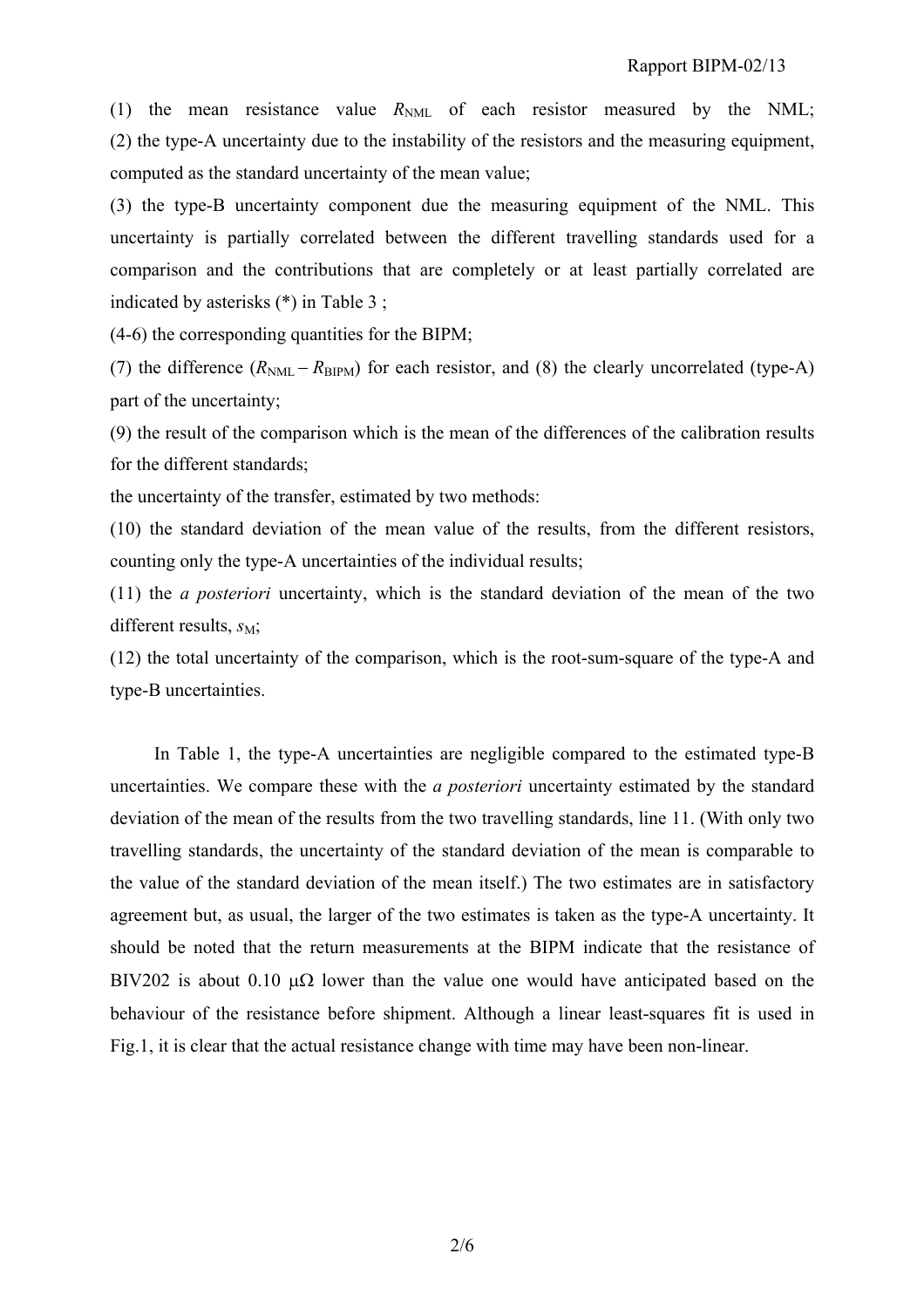The final results of the comparison are presented as the difference between the value assigned to a 1  $\Omega$  standard by each laboratory. The difference between the value assigned by the NML, at the NML,  $R_{NML}$ , and that assigned by the BIPM, at the BIPM,  $R_{BIPM}$ , for the reference date is

$$
R_{\text{NML}} - R_{\text{BIPM}} = -0.07 \mu\Omega
$$
;  $u_c = 0.23 \mu\Omega$  on 2002/03/18,

where  $u_c$  is the combined type-A and type-B standard uncertainty from both laboratories.

This is a most satisfactory result. The difference between the values assigned to the travelling standards by the two laboratories is less than the standard uncertainty associated with the difference.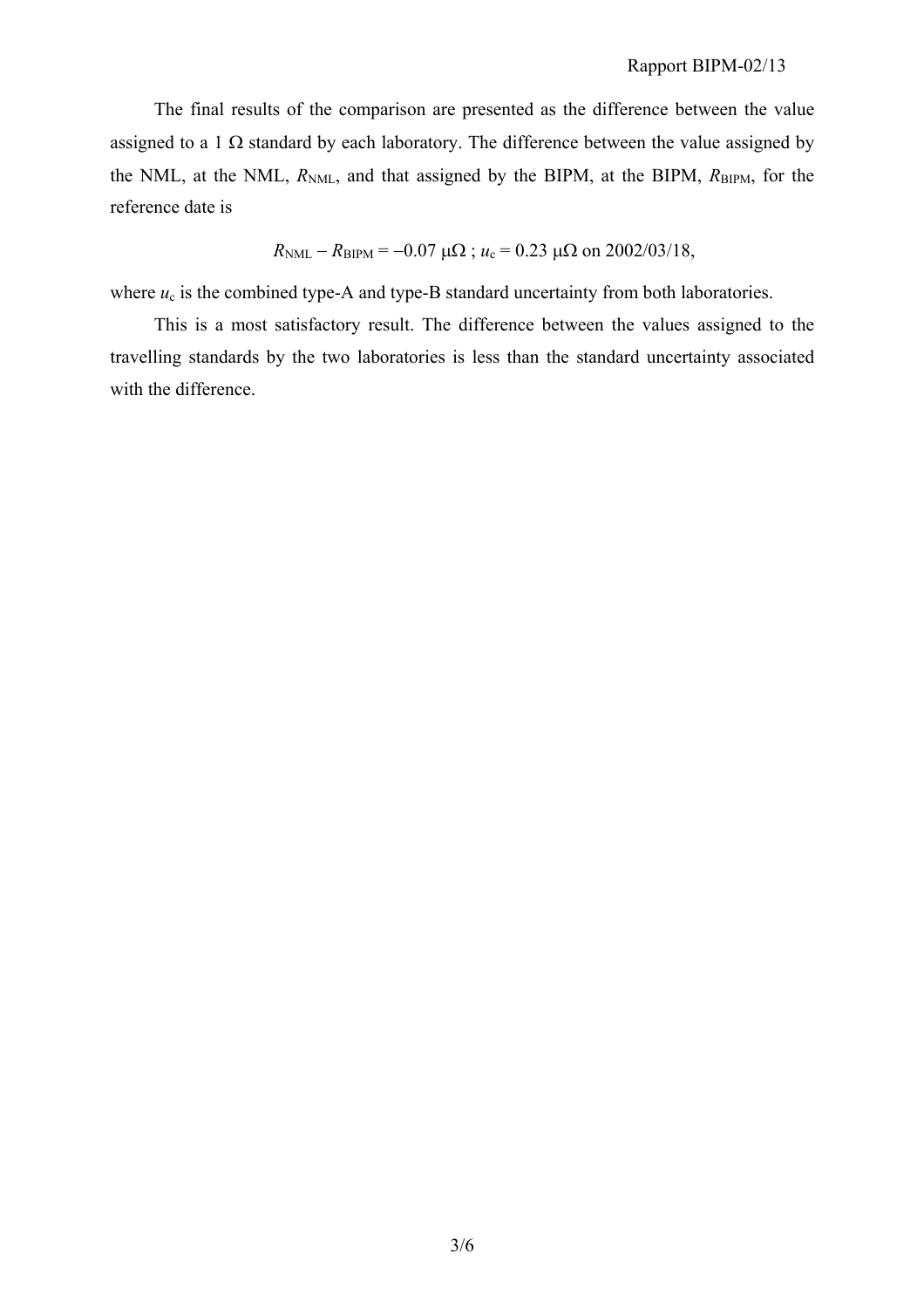

Figure 1. Relative deviation from the nominal 1  $\Omega$  value of the resistance of BIV202 vs time: a linear least-squares fit (LS) to the BIPM measurements and the mean of the NML measurements.



Figure 2. Relative deviation from the nominal 1  $\Omega$  value of the resistance of BIV203 vs time: a linear least-squares fit (LS) to the BIPM measurements and the mean of the NML measurements.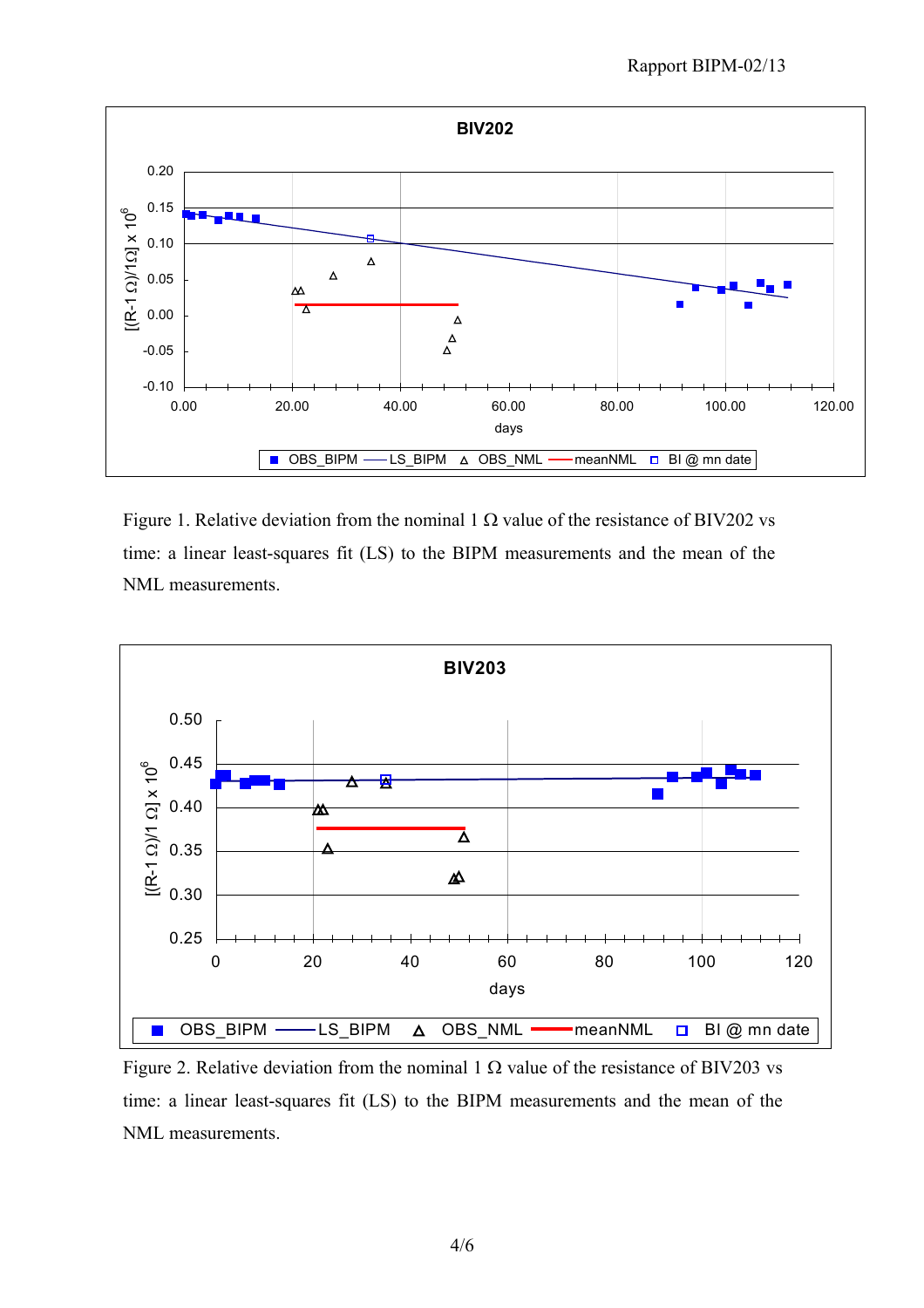Table 1. Results of the NML/BIPM bilateral comparison of 1  $\Omega$  standards using two BIPM travelling standards: mean date 18 March 2002. Uncertainties are  $1-\sigma$  estimates. The combined type-A uncertainty is  $w=[r^2 + t^2]^{1/2}$ , the expected transfer uncertainty is  $x=[w_{202}^2 + w_{203}^2]^{1/2}/2$  and the total combined uncertainty is  $y=[s^2 + u^2 + x^2]^{1/2}$ .

|                |                                                           | <b>BIV202</b> | <b>BIV203</b> |                  |
|----------------|-----------------------------------------------------------|---------------|---------------|------------------|
| $\mathbf{1}$   | NML<br>$(R-1 \Omega)/\mu\Omega$                           | 0.015         | 0.376         |                  |
| $\overline{2}$ | type-A uncertainty/ $\mu\Omega$                           | 0.015         | 0.016         | $\mathcal{V}$    |
| 3              | type-B uncertainty/ $\mu\Omega$                           | 0.23          |               | $\overline{S}$   |
| $\overline{4}$ | <b>BIPM</b><br>$(R-1 \Omega)/\mu\Omega$                   | 0.107         | 0.432         |                  |
| 5              | type-A uncertainty/ $\mu\Omega$                           | 0.003         | 0.002         | $\boldsymbol{t}$ |
| 6              | type-B uncertainty/ $\mu\Omega$                           | 0.015         |               | $\boldsymbol{u}$ |
| 7              | $(R_{\text{NML}} - R_{\text{BIPM}})/\mu\Omega$            | $-0.092$      | $-0.056$      |                  |
| 8              | combined type-A uncertainty/ $\mu\Omega$                  | 0.015         | 0.016         |                  |
|                |                                                           |               |               | $\mathcal{W}$    |
|                |                                                           |               |               |                  |
| 9              | $\langle R_{\rm NML} - R_{\rm BIPM} \rangle / \mu \Omega$ | $-0.074$      |               |                  |
| 10             | expected type-A transfer uncertainty/ $\mu\Omega$         |               | 0.011         |                  |
| 11             | $s_M$ of difference for 2 resistors/ $\mu\Omega$          | 0.018         |               | $\mathcal{X}$    |
| 12             | total uncertainty in comparison / $\mu\Omega$             |               | 0.23          | $\mathcal{V}$    |
|                |                                                           |               |               |                  |